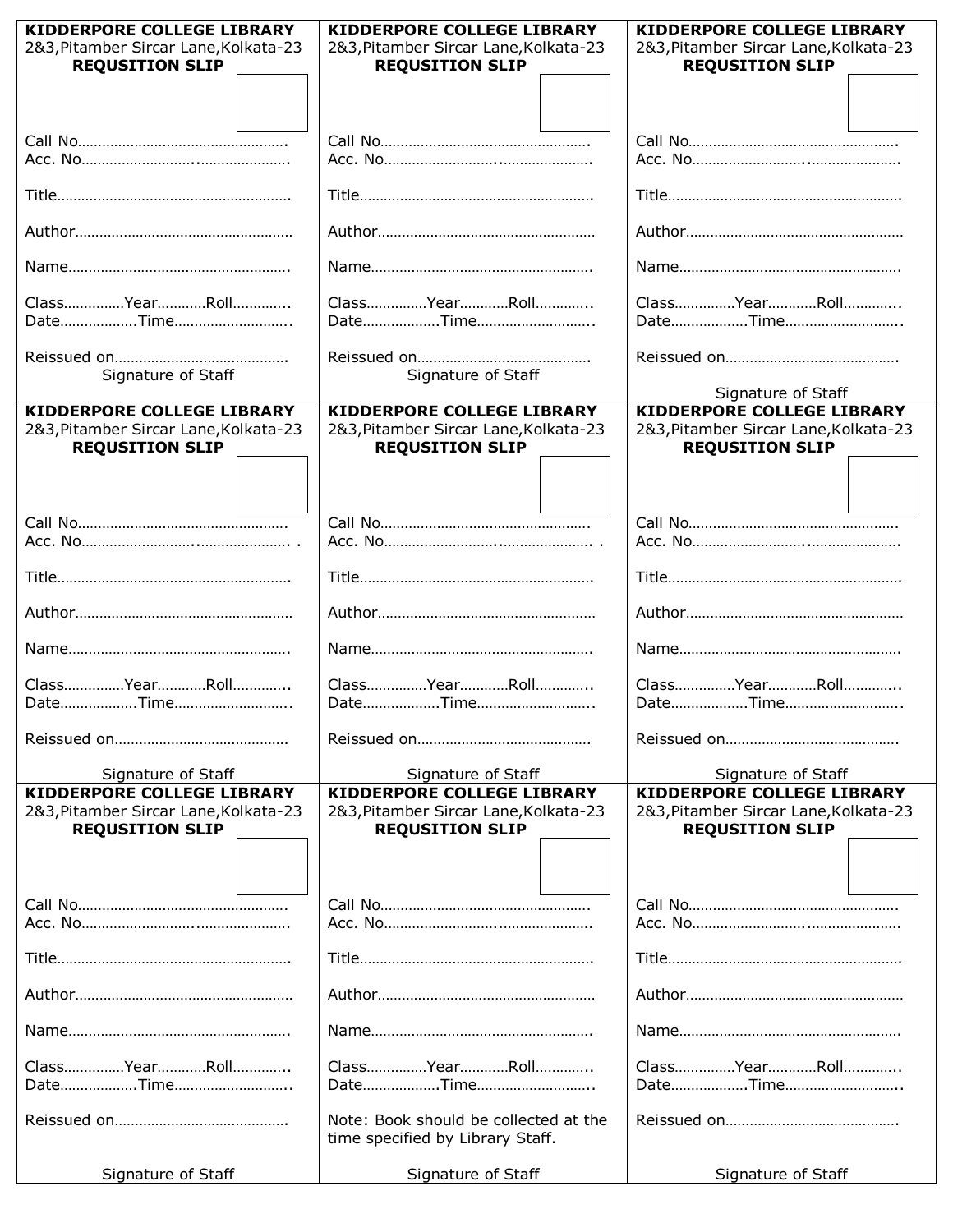#### **KIDDERPORE COLLEGE LIBRARY**

#### **SUGGESTION SLIP**

## **(Recommendation for new books)**

 **Dated………………**

Library authority is requested to consider the following book/periodical for addition to the existing collection.

I require this book/periodical for

Name of the applicant:

Designation: Teacher/Staff/Student

Department/Section:

Class, Year, Roll No.: (In case of Students)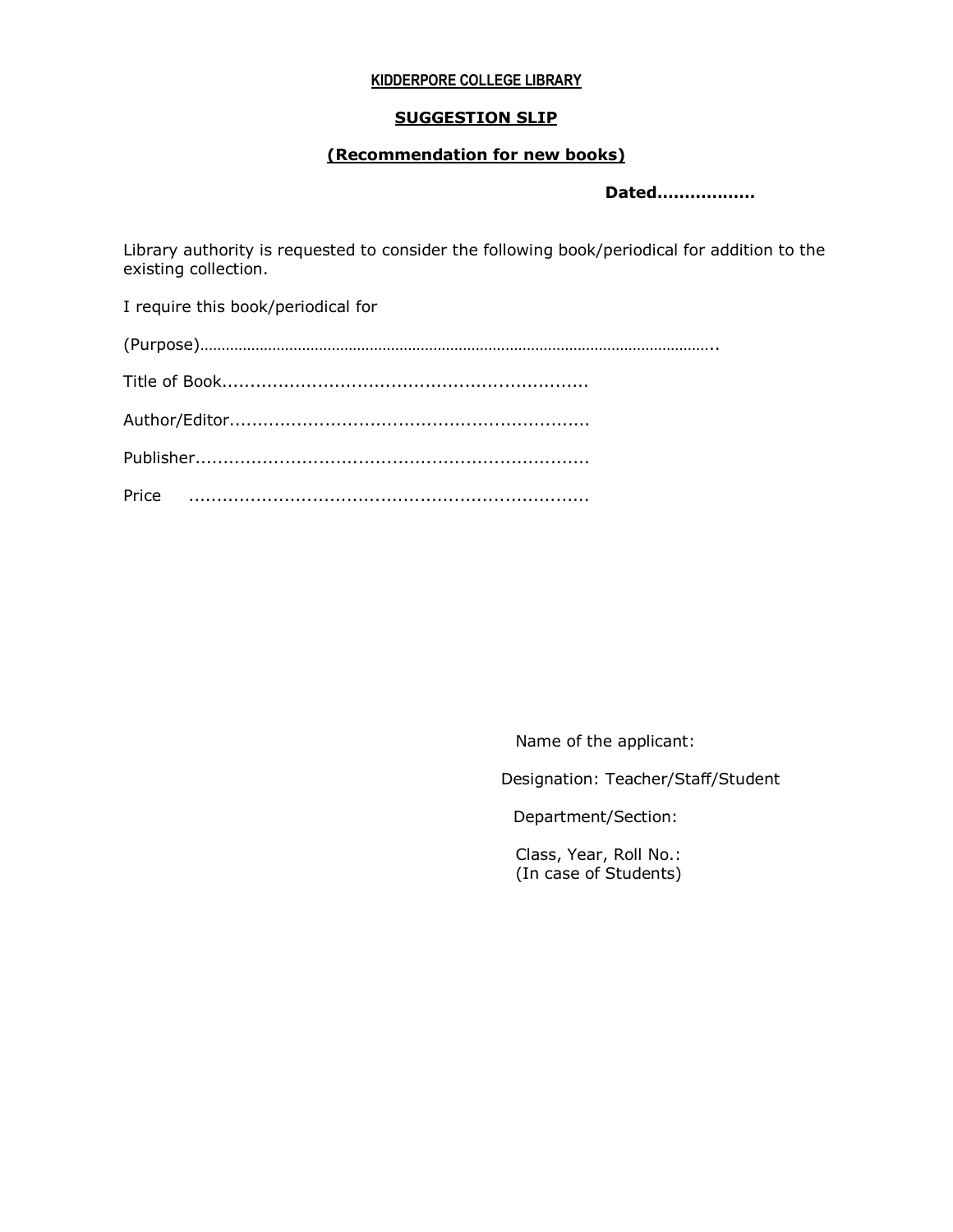## **KIDDERPORE COLLEGE LIBRARY**

# **APPLICATION FORM FOR REFUND OF LIBRARY/SECURITY DEPOSIT**

| due from me.<br>Necessary particulars are given below: | I want to withdraw the annual Library Deposit/Library Security Deposit. No book is |
|--------------------------------------------------------|------------------------------------------------------------------------------------|
|                                                        |                                                                                    |
|                                                        |                                                                                    |
|                                                        |                                                                                    |
|                                                        |                                                                                    |
|                                                        |                                                                                    |
|                                                        |                                                                                    |

----------------------------------------- Date: Case of the applicant control of the applicant control of the applicant control of the applicant

| <b>Office Verification</b> | <b>Principal</b> | Forwarded for refund of the<br>deposited money. Subject<br>to verification of the Office. |
|----------------------------|------------------|-------------------------------------------------------------------------------------------|
| Signature                  |                  | Librarian's Signature                                                                     |